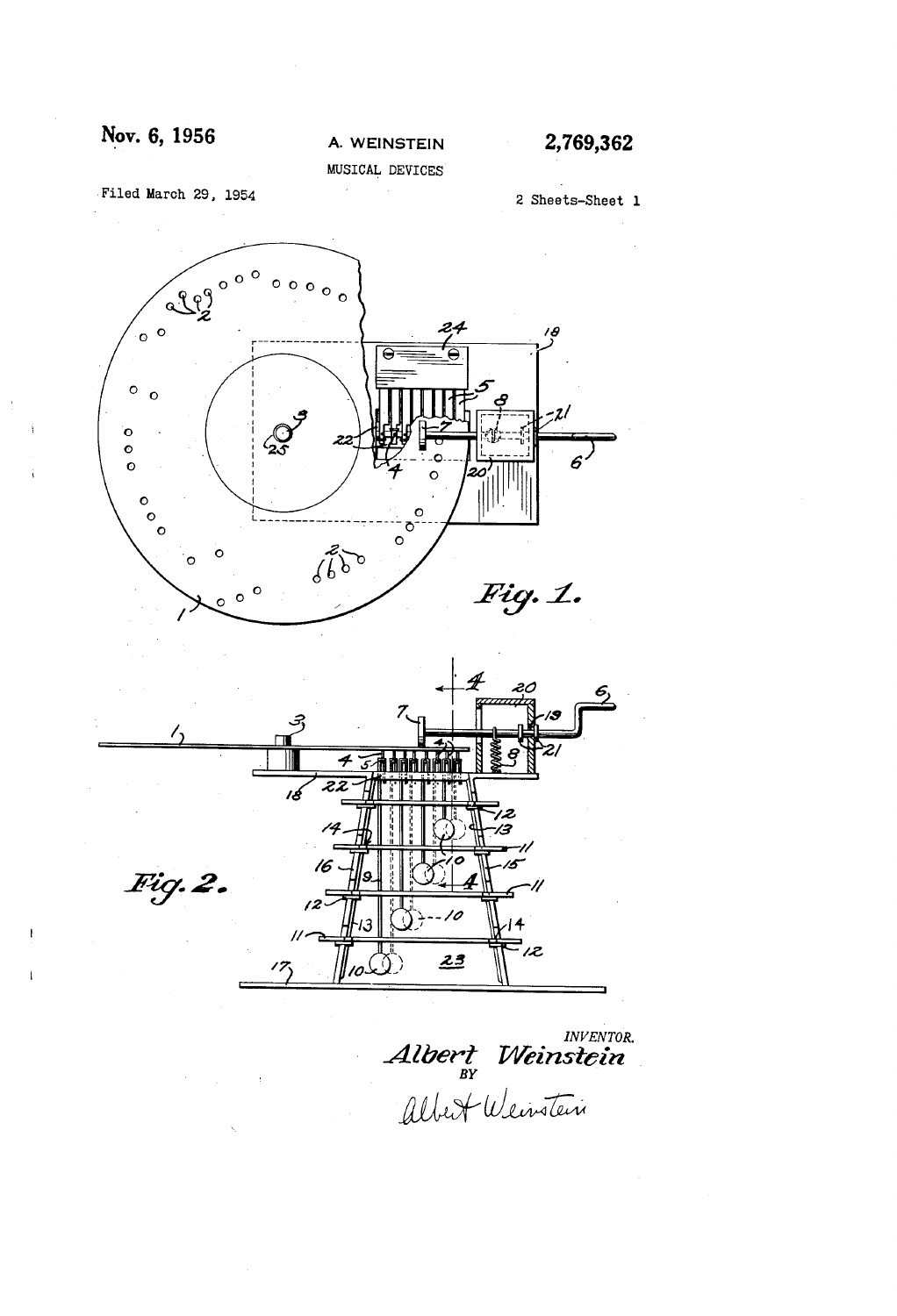A. WEINSTEIN

MUSICAL DEVICES

Filed March 29, 1954

2 Sheets-Sheet 2



INVENTOR<br>Albert Weinstein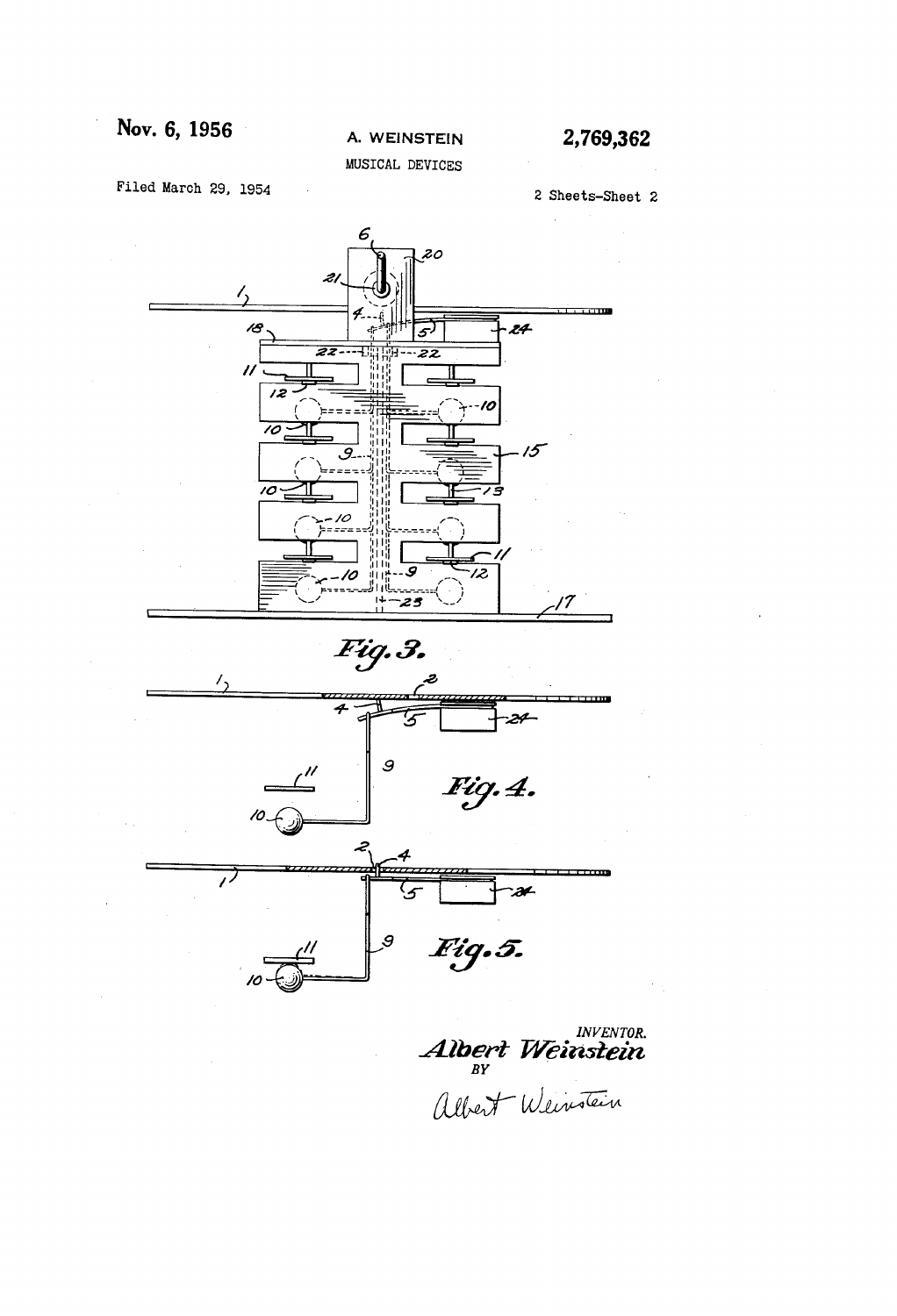20

5

1

## 2,769,362

## MUSICAL DEVICES

Albert Weinstein, Wilton Woods, Va.

Application March 29, 1954, Serial No. 419,143

1 Claim. (Cl. 84—97)

I has invention relates to a musical device having readily 15 changeable tunes.

Various music boxes employ music combs that are set into vibration by being plucked. The plucking elements that determine the tune to be played are not easily changed.

It is the object of this invention to produce an inexpen sive musical toy wherein the tunes can be easily changed by the operator of the toy.

It is a further object of this invention to employ disks similar to the normal record on which the musical tune 25 is recorded. The changing of the tune therefore closely simulates for the child the changing of records of the normal record playing device.

It is a further object of this invention to employ music bars, as in a Xylophone, as the tone producing elements 30 and to strike these music bars in a manner that is visually intriguing to the operator.

Further objectives and advantages will become ap parent from the particular design shown in the accom 35

panying drawings where:<br>Fig. 1 is a plan view showing the record disk and a sectional view of the leaf spring assembly.

Fig. 2 is a front elevation view of the entire assembly.

Fig. 3 is a side elevation view of the entire assembly.

Fig. 4 is an enlarged view taken along section  $4-4$  40 of Fig. 2 showing the note striking mechanism just prior to the note being struck.

Fig. 5 is an enlarged view taken along section 4—4 of Fig. 2 showing the note striking mechanism just after the note has been struck.  $45$ 

Referring to Fig. 1 it is seen that record disk 1, made of plastic, metal or cardboard, has a series of music holes 2 that are molded or stamped into the record and are spaced radially from the center of the disk. It is the geometric spacing of said music holes that establishes the tune to be played. Each of said holes is spaced an increasing distance from the center of the record for each note of a musical octave. The spacing of said holes along the circumference, at the radius established for the particular tone, is in accordance with the time sequence of the notes in the selected tune to be played. Thus, the particular holes shown would produce the tune "Jingle Bells" as said record is rotated. The record disk 1 is removable and readily mounted at its mounting hole 25 on supporting spindle  $3$  in a manner to be hereinafter  $60$ described.

Also shown in Fig. 1 is an assembly of eight leaf springs 5 which is fixed and supported at one end by clamping unit 24. These leaf springs 5 are identical and can be stamped from a spring material such as spring steel or beryllium copper. Each of said leaf springs is spaced radially from the center of spindle 3 at a length corre sponding to the radial distance of the music holes 2 for each of the musical tones.

Referring to Fig. 2 it is seen that the record disk 1 rests  $70<sup>70</sup>$ along its radius on vertical pins 4 which are fixed to the free ends of leaf springs 5. Hand crank 6 is pivoted at

2

10 5 support suspension wires 9 which hold striking beads 10 hole 19 of supporting box 20 and has a rubber wheel 7 that rests on top of record disk 1. Thrust bearing 21 pre vents horizontal movement of hand crank 6. To mount the record disk 1 in playing position, the hand crank 6 is pushed down at its handle end. This action lifts rubber wheel 7 and permits removing or inserting record disk 1 on spindle 3. Tension spring 8 pulls down on the shaft of hand crank 6 and presses rubber wheel 7 down on said record disk which depresses leaf springs 5. Leaf springs below music bars 11, said music bars being made of metal or wood. Each of said music bars is of increasing

length corresponding to the tones of a musical octave as in a Xylophone. Said music bars have holes 14 at their nodal points and rest on felt washers 12. Pins 13 go through said holes 14 and keep music bars 11 from lateral movement. The assembly of music bars as well as plate 18 is supported by end plates 15 and 16 which are secured to bottom plate 17.

As the handle of hand crank 6 is turned, the friction between rubber wheel 7 and record disk 1 causes the record disk to rotate about its spindle 3 which successively aligns music holes 2 with vertical pins 4. The resulting action can be seen in Figs. 4 and 5.

Fig. 4 shows record disk 1 pressing down on vertical pin 4 and depressing leaf spring 5. Said record disk is being rotated in such direction that hole 2 is approaching vertical pin 4 with which it will become aligned. As shown in Fig. 5, as said hole and said vertical pin become aligned, leaf spring 5 snaps upward and flips bead 10 against music bar 11 setting said music bar into vibration and producing a musical tone. The dotted line position of bead 10 shows the bead 10 at the instant it strikes music bar 11 and the solid line shows said bead after having bounced back. This bouncing action is essential to the quality of the tone produced since if the bead 10 continued to touch music bar 11 after striking, the vibra tions of the music bar would be damped. As record disk 1 continues to rotate, the edge of hole 2 presses against the vertical edge of pin 4 producing a movement that de presses leaf spring 5 and places said leaf spring again under tension.

Referring now to Fig. 3 it is seen that four of said music bars are on one side of supporting partition 23 and four are on the opposite side. Aligning bars 22 at the top of partition 23 prevent suspension wires 9 from rotating about their long axis.

Referring again to Fig. 2 it can be seen that as each hole 2 of record disk 1 becomes aligned with its associated vertical pin 4, the resulting action causes music bars 11 to be progressively struck and set into vibration, the sequence of notes playing a musical tune as deter' mined by the geometrical spacing of the holes. The action of the beads, as the tune is played, in striking the music bars has proven to be highly intriguing to observe. After being played, each record disk 1 can be removed in a manner previously described, and another record with a different tune set in place and played.

I claim:

A musical unit comprising a Xylophone with vertically stacked music bars, a leaf spring unit consisting of a plu rality of leaf spring fingers stamped from a single piece of spring material, said leaf spring unit being fixed at one end and said leaf spring fingers having vertical projections at the opposite end free to be vertically deflected independently of each other, vertical suspension wires freely hung on each of said leaf spring fingers and supporting a bead under each of said music bars, a removable record disk with radially spaced holes that form a musical pattern, said record disk being mounted on a spindle at its center and being supported along its radius by said leaf spring fingers' vertical projections, said record disk